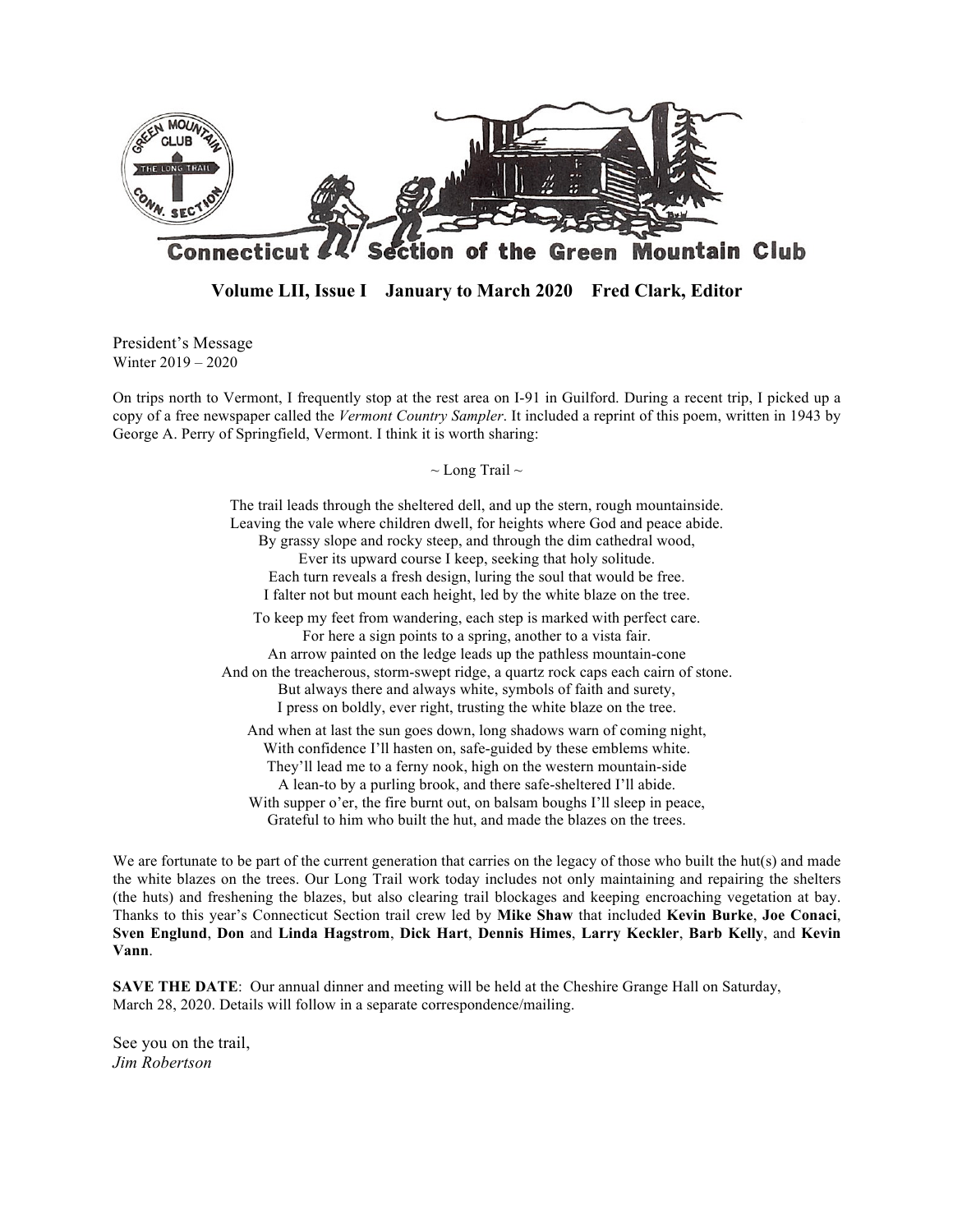#### **Green Mountain Club Information**

http://www.greenmountainclub.org (802) 244-7037

**Connecticut Section Information** http://www.conngmc.com

### **Officers and Executive Committee**

**President: James E. Robertson** 860-633-7279 jrobert685@aol.com

**First Vice President, Trails and Shelters**: **Mike Shaw** 860-381-9130 msshaw2@mail.com

#### **Second Vice President, Activities: Dennis P. Himes** 860-454-8301 dennis@cookhimes.us

**Director: James Fritz** 860-221-9173 james fritz@sbcglobal.net

**Alternate Director: Andrew J. Hood** 860-646-2753 andrew.hood@snet.net

**Secretary: Kevin T. Burke** 203-729-1603 burke-kevin@sbcglobal.net

#### **Treasurer: Richard Hart** 203-484-9925 huntcar@att.net

**INQUIRIES:** Please direct all inquiries regarding the Connecticut Section to the President.

**PUBLICATION SCHEDULE:** *Trail Talk* is published four times a year in March, June, September, and December. Activity schedules are included in each issue. Articles and activity reports must be e-mailed to the editor no later than the fifth day of the month of the publication. Articles and activity reports must be sent in a Word Document in Times New Roman, font size 10. Reports sent from phones or tablets will be returned.

Editor's e-mail: fpclark1@comcast.net **MEMBERSHIP:** When filling out an application to join or renew your membership in the Green Mountain Club, circle *Connecticut Section* on the application. You will receive, at no extra charge, the Connecticut Section's newsletter and activity schedule.

#### **DUES:**

| Individual Adult            | \$45.00 |
|-----------------------------|---------|
| Family                      | \$60.00 |
| Senior (70 or older)        | \$25.00 |
| or Limited Income           |         |
| Sponsor (Individual/Family) | \$75.00 |

Send annual dues to: Green Mountain Club 4711 Waterbury-Stowe Road Waterbury Center, VT 05677-9904

You may also join or renew online at: https://www.greenmountainclub.org/

**NEW MEMBERS**: The Connecticut Section welcomes these new members who recently joined:

Robert Zalucki Betsy Schiavone David and Sally Makowicki

We look forward to meeting you at our upcoming events.

## **WANT TO HELP THE CONNECTICUT SECTION REDUCE EXPENSES AND SAVE TREES?**

Just send an e-mail to the Editor, requesting that you be e-mailed *Trail Talk*, rather than having it printed and mailed. You'll receive *Trail Talk* sooner, too.

**SPECIAL THANKS** to members Charlotte Hitchcock and David Wells. Each issue Charlotte facilitates the e-mailing of *Trail Talk* by formatting the layout and reducing the file size; and David facilitates the mailing of *Trail Talk* by stuffing envelopes and donating the postage.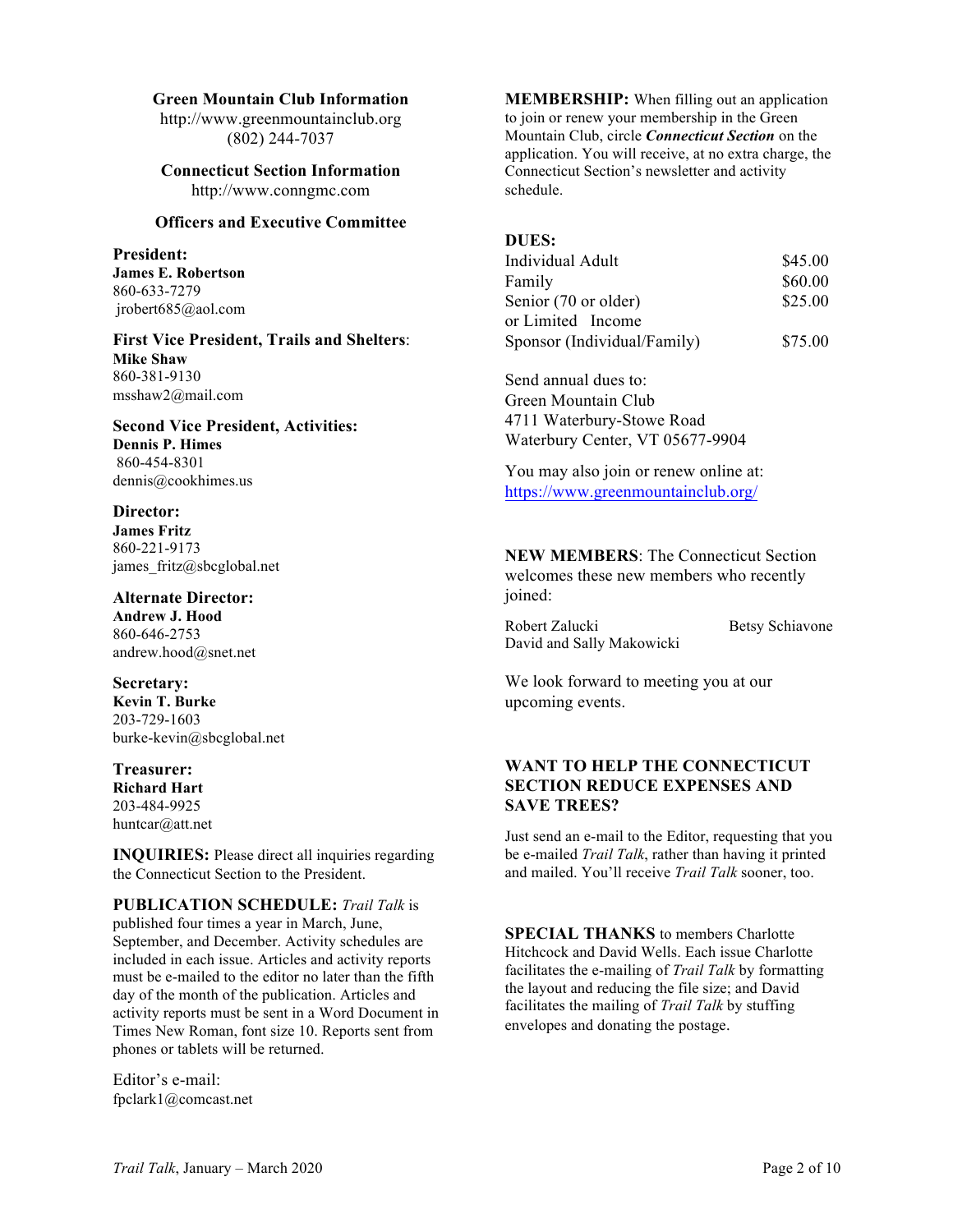### **A Note of Thanks**

On behalf of our family, I want to thank the Connecticut Section for the many expressions of support and condolences during my wife Kate's recent illness and passing. Your kindness has helped to sustain us over the past year as she dealt with cancer for a third time. While she never hiked or camped on the Long Trail (a deluge on top of Mount Greylock that produced streams through our tent on an overnight trip during our senior year of college may have tainted her view of backpacking), Kate was always fully supportive of my GMC activities and our financial contributions to the Club.

## *Jim Robertson*

## **ACTIVITY REPORTS**

## **Pachuag River Paddle August 17, 2019 by Mandy Brink**

I was already in the Pachaug area, so Dave Chatel agreed to paddle there instead of the Pawcatuck River. We decided to explore where I had left off in July. We headed out under the bridge into the expanse that seemed very wild but sadly we did not paddle far before we came to a dam. After investigating, we realized we couldn't navigate the river past the dam. We turned around and I offered to show Dave the part of the river I had paddled last month. We somehow missed the small turn-off branch that led us back to the bridge. Instead we went to the left. We paddled into a very large swamp that was beautiful. There was enough water to navigate so we continued in as far as the water allowed.

We paddled for a good hour before I mentioned that I had no idea where we were. Dave at one point commented, asking if I thought we were still in Connecticut. We both noted that it was quite a large and beautiful area. We had it all do ourselves. Eventually the waterway did get very narrow and we had to turn around. We got back to the boat launch about one, just as the skies were getting gray. By the time I drove home, it was pouring down rain. So now I've explored the Pachaug and hope to put the Pawcatuck back on the schedule for next spring.

## **Metacomet Trail Caroline Smith Memorial Hike September 15, 2019 by Carol A. Langley**

A beautiful sunny day was on tap. There were cars in the parking lot but no GMC members so I started my hike. After a steady climb I was walking along

the ridge to the hum of Rte. 372 and I-84 remembering the days when all was still and quiet except for the singing birds. The trail is in good shape and easy to follow with several look-outs. Reaching the first cliffs near the old army training facility I met a group of three rock climbers from Worcester. A short distance further there was an instructor who was teaching his student how to secure ropes to trees and how to hook up properly.

Continuing on, I reached Rattlesnake Ledges and had lunch. A gentle breeze was blowing and the view to the west and south was spectacular — what a viewing spot for the autumn leaves! I did not find Warrens Den, so I will go back another day and search further. The descent down was a slow go since the trail was basically loose rocks and roots. Reaching the bottom, I met a mother with her two sons who were Boy Scouts; they go out hiking just about every weekend. Now I was on good footing and moving along when something flew into my left eye and startled me. Taking a few moments to regain my balance, the eye was stinging and watery but I was able to see and moved on. Reaching the first set of rocks I once again came upon the climbers but did not converse with them since they were focusing on the task at hand.

At 2:00 I reached my car and thought of Caroline Smith — this hike was in her memory. When Caroline was in her 80s and no longer hiking, she would meet hike leaders and hikers after their activity with apple cider and cinnamon donuts. Those were the good old days when we would have 8-10 people.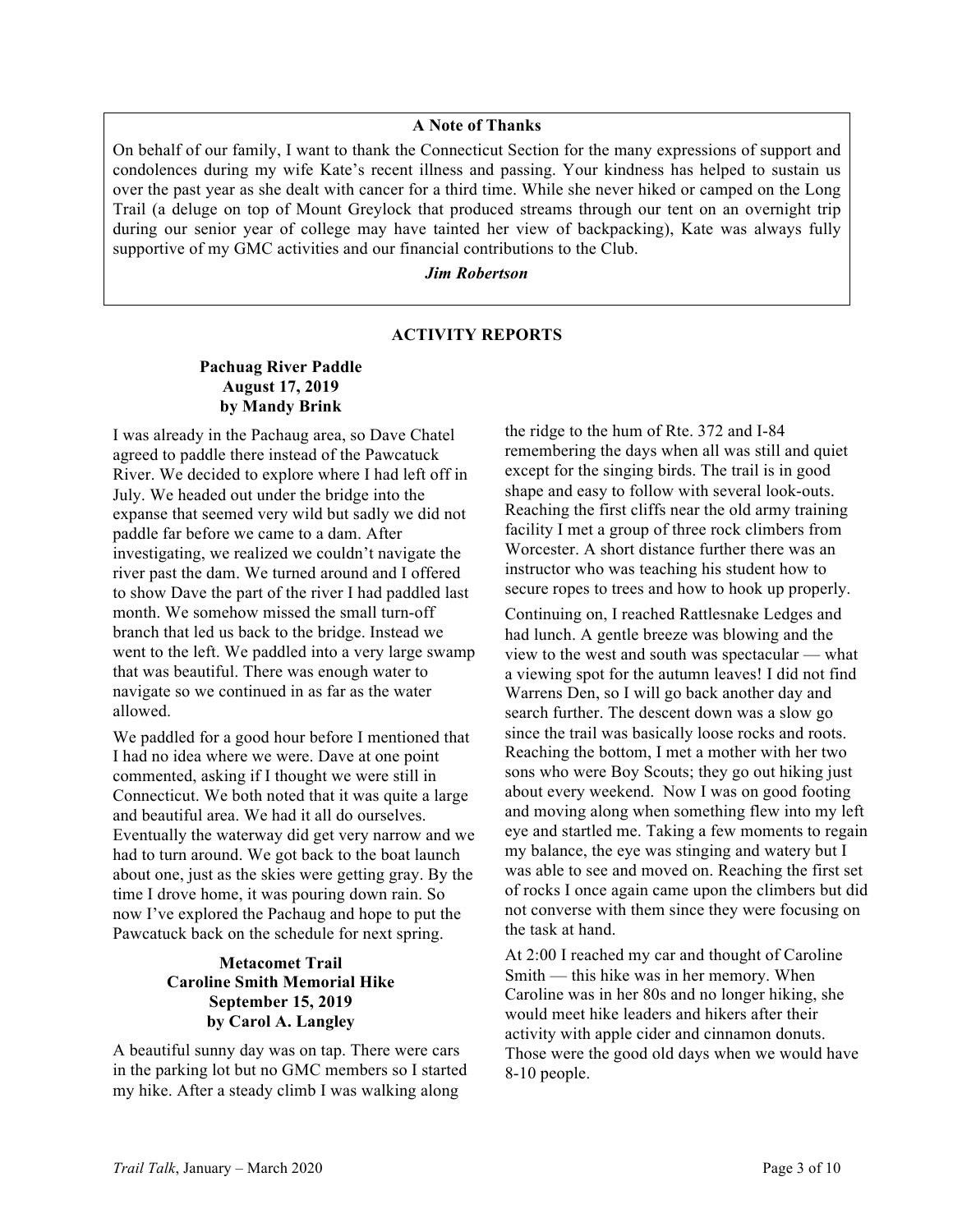## **AT-Paradise Lane – Undermountain Trail October 26, 2019 by Carol A. Langley**

A beautiful sunny fall day greeted me. I started the hike after waiting until 9:30 with no one showing. Since the hike was planned in remembrance of Colonel Anthony Shookus and Herb van Winkelen, I turned the hike into a trail maintenance day, as these two gentlemen were the ones who introduced me to trail maintenance in Connecticut and Vermont.

Taking the Paradise Lane Trail, I started with removing branches off the trail and cleaning a few water bars where needed. Looking off to the east, I saw a black metal frame and, after investigating, found an old metal headboard and footboard made of black iron, probably from the 1920s. After turning off from the camping site, I met my first two hikers of the day and soon they disappeared. Reaching the junction of the AT and Mt. Washington Rd., I decided to walk over to the Northwest Cabin and check out the cabin and grounds out, since I am a cabin monitor. Everything was in good order, except whoever was staying there had left a loaf of bread on the table. I decided to wait a bit to see if they returned, which they did, and I spoke with them about leaving out food since we have a resident bear in the vicinity of the cabin. I can witness first hand to this. While staying at the cabin in August, I had just put up my tent and was returning to the cabin when someone shouted bear. A good size black bear was walking just inches from my tent. No, I did not panic and yes, I slept in my tent that night!!

Continuing on, I walked the Bog Trail out to the Mt. Washington Rd., spending much time clearing water and leaves off the road. Reaching Bear Mountain, I chose a nice rock outcropping facing west. The hills towards New York had already lost their color. The sky was a beautiful Colorado Blue and the white wispy cirrus clouds foretold wet weather to come. There was a steady stream of hikers, dogs and children. I was very pleased to see all these people on the trail, since it meant they were not watching television, playing video games or on their cell phones.

Reaching the junction of the AT with the Undermountain Trail, I took a short break and was reading the sign when a young man approached me and said "someone is very mad at me." Not sure

what was up I said, do you need to talk. The reply was no, he needed some direction as to which way to go. He decided to hike out to Lion's Head and I continued on and down the Undermountain Trail, cleaning water bars and socializing with all the hikers and dogs. In one spot I was actually kneeling on a rock when three young men questioned what I was doing. After I short explanation, I suddenly had these three young men helping me. A very good day, I spoke to 35 people and socialized with 15 dogs. Sorry you missed all this action on the AT on this lovely day. See you next time.

## **New Hampshire Hike – Mt Nancy Aug 24, 2019 by Mandy Brink**

Chiseling away at our 100 highest list, Mike Shaw, Jim Moore and I decided to hike Mt Nancy, a mountain that had been on our list for quite a while. We met at the trailhead on Saturday morning at 9:30, happy for a sunny summer day. We took the Nancy Pond Trail. In early afternoon we reached the prettiest spots ever, first coming upon the Nancy Cascades, the Nancy Pond and the Norcross Pond at 3100 feet. These ponds were the picture postcard of what you'd expect to represent the wilderness of New Hampshire. It was tranquil beauty at its best. After enjoying lunch and sitting by the ponds for a bit, we headed upward to bag the summit at 3926 feet. After a few pictures, we hiked down to enjoy yet another moment at the ponds before heading back out for the day. Mileage for the day was about ten miles.

## **New Hampshire weekend September 13-15, 2019 by Mandy Brink**

Not getting our act together to backpack in Maine, Jim Fritz, Jim Moore and I shifted our plans to nab a couple of the peaks Jim Fritz still needed to get his 48 list peaks done. We met at the Shapleigh Bunkhouse on Friday night, studied our map and decided on Mt Cabot for Saturday and Mt. Waumbek for Sunday. The forecast for Saturday was rain, but it ended up being an interesting day. We didn't realize it was the weekend after 9/11 so they were running the Flags on the 48 race and well as the Kilkenny Ridge race. Despite the weather there were lots of people on the trail. We reached the old fire warden's cabin on Mt Cabot before the summit.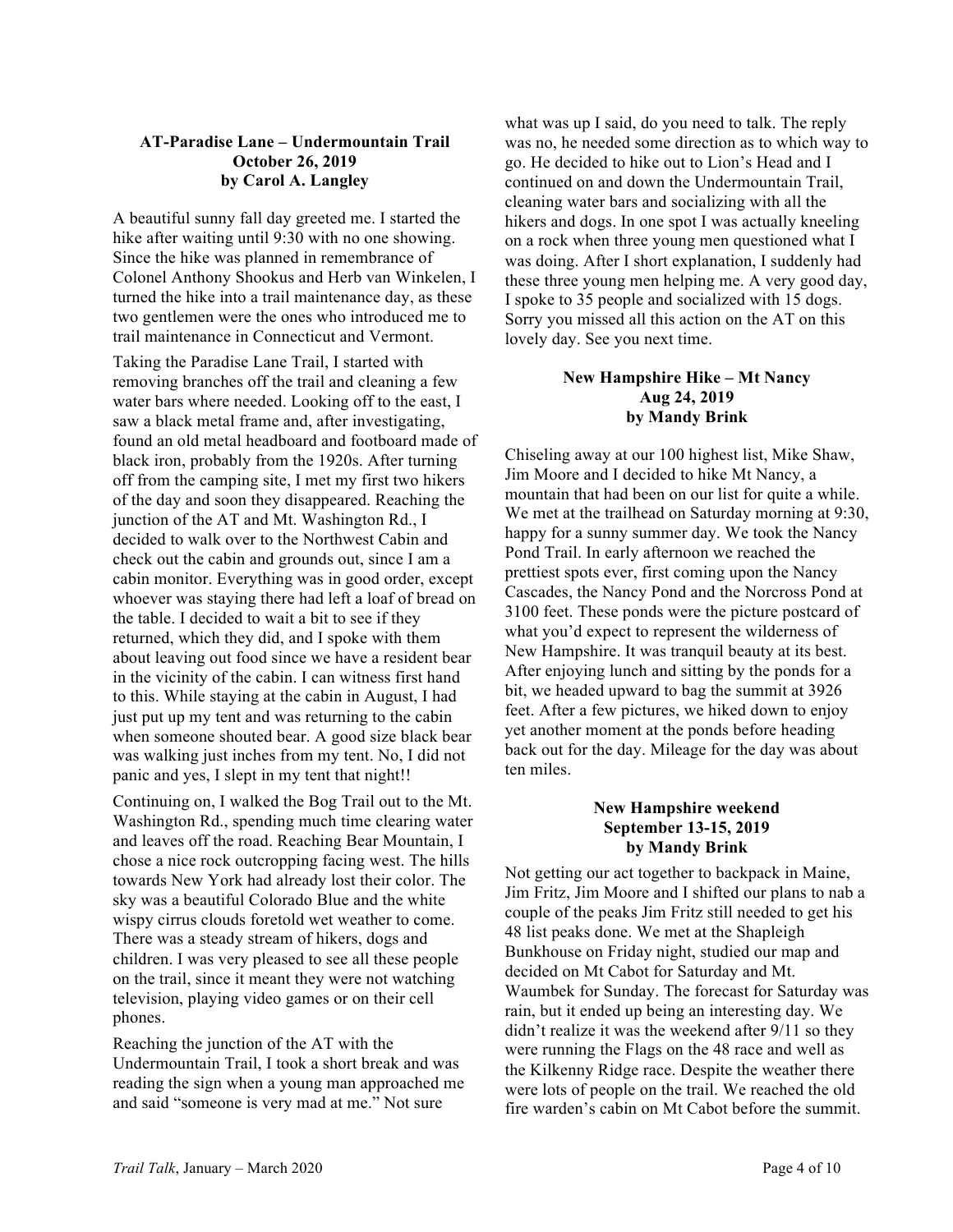There flying was one of the largest American flags I had ever seen on a hike. It was blowing very majestically too, with enough wind to put it on full display. We went and grabbed the summit at 4170 ft and then headed back to the cabin to have lunch. The little cabin was packed with hikers, also trying to stay dry for lunch. After lunch, we headed back down the trail to complete our nine miles for the day. On our way back to the bunkhouse, we saw a very large moose, nibbling on trees along the road. We were so excited to see a full-grown moose up close. After we stopped, watched and took pictures, the moose finally had enough of people gawking at him and he moved back into the woods. After showers and dry clothes, we had dinner and then to bed.

On Sunday it was a beautiful sunny day. We headed out right after breakfast so we could nab the mountain before having to drive home. The sunshine again brought out a lot of hikers. We took the Starr King trail. We had good views at Mt. Starr King (3907 ft) before heading over to Mt. Waumbek at 4006 ft. We moved right along and were back to the cars by early afternoon. It was 7 miles for the day. Jim Fritz was very happy to get these two peaks off his list. Five more to go and he will be finished with the New Hampshire list.

## **Hancock Brook and Whitestone Cliff Trails September 22, 2019 by Sarah O'Hare**

Our morning hike on the Hancock Brook and Whitestone Cliffs Trail was a two-for-the-price-ofone hike. The two trails are part of what is known as the Waterbury Area Trail system. Richard and Leslie Chandler, Carol Langley, Jim Robertson with Molson the dog, and I first hiked the Hancock Brook Trail, a 2.6-mile loop trail that began by a climb over rocky ledges. Molson needed an alternate route and, after some searching, he and Jim located a bad weather trail. The view from the Lion Head summit was of the Naugatuck Valley. As we approached our turn at the northern end, we were met by the roar of dirt bikes. Fortunately, as the trail turned sharply south, the bikes had taken off in a different direction. We then found ourselves in peaceful surroundings once again. We were now in a hemlock ravine, the trail closely following Hancock Brook. Impressive stonework on the opposite side kept the railroad

tracks from sliding into the brook. How long ago it had been built, we didn't know.

Our second hike was on the Whitestone Cliffs Trail in the Mattatuck State Forest. This 1.7-mile loop trail also had us making a steep climb. And, once again, Molson and Jim had to look for an alternate route to the top of the cliffs. As today was the last day of summer, and with the day warming, we all were somewhat relieved that it was a rather short hike. Probably Molson felt that way most of all.

## **Quinebaug and Pachaug Trails September 18, 2019 by Sarah O'Hare**

Due to a trail closure on a section of the Narragansett Trail, this hike's location was changed to a 6.7-mile loop hike consisting of the Quinebaug and Pachaug Trails. With Mandy Brink's new trail dog, Forty, setting the pace, Mandy, Forty and I began at the end of the paved Flat Rock Road. Turning south onto the Quinebaug Trail, we followed an old and rocky woods road. While sparsely blazed, we found our way easily, that is, until we came to an unpaved roadway. The blazes just disappeared and nothing trail-like was to be found. Neither of our maps showed this dirt road and so we were stumped. As luck would have it, two young ladies just happened to drive by. One of them had hiked this section recently and suggested that we just continue down the road to Phillips Pond, where we would pick up our trail. Remembering that I had the new *CT Walk Book* in my pack, I dug out the hefty tome. The newer map showed this road as Trail 1 Road and that the path was located just east of the road. Deciding to just do the easy road walk, we did eventually find ourselves at the picturesque Phillips Pond.

The blazes at the pond pointed to our northeast turn onto the Quinebaug-Pachaug Crossover #2 Trail. In less than a mile, we would then turn north onto the Pachaug Trail. At Hell Hollow Road, we took a short detour down the road to view Hell Hollow Pond. Our next turn was onto the Quinebaug-Pachaug Crossover Trail #1. This trail proved to be a bit challenging as it had seen little maintenance. It was overgrown, the brambles catching our clothing and exposed arms. Forty appeared not at all fazed, his thick coat protecting him from the prickers. We eventually stepped out onto the Quinebaug Trail, a rocky and rutted extension of Flat Rock Road. A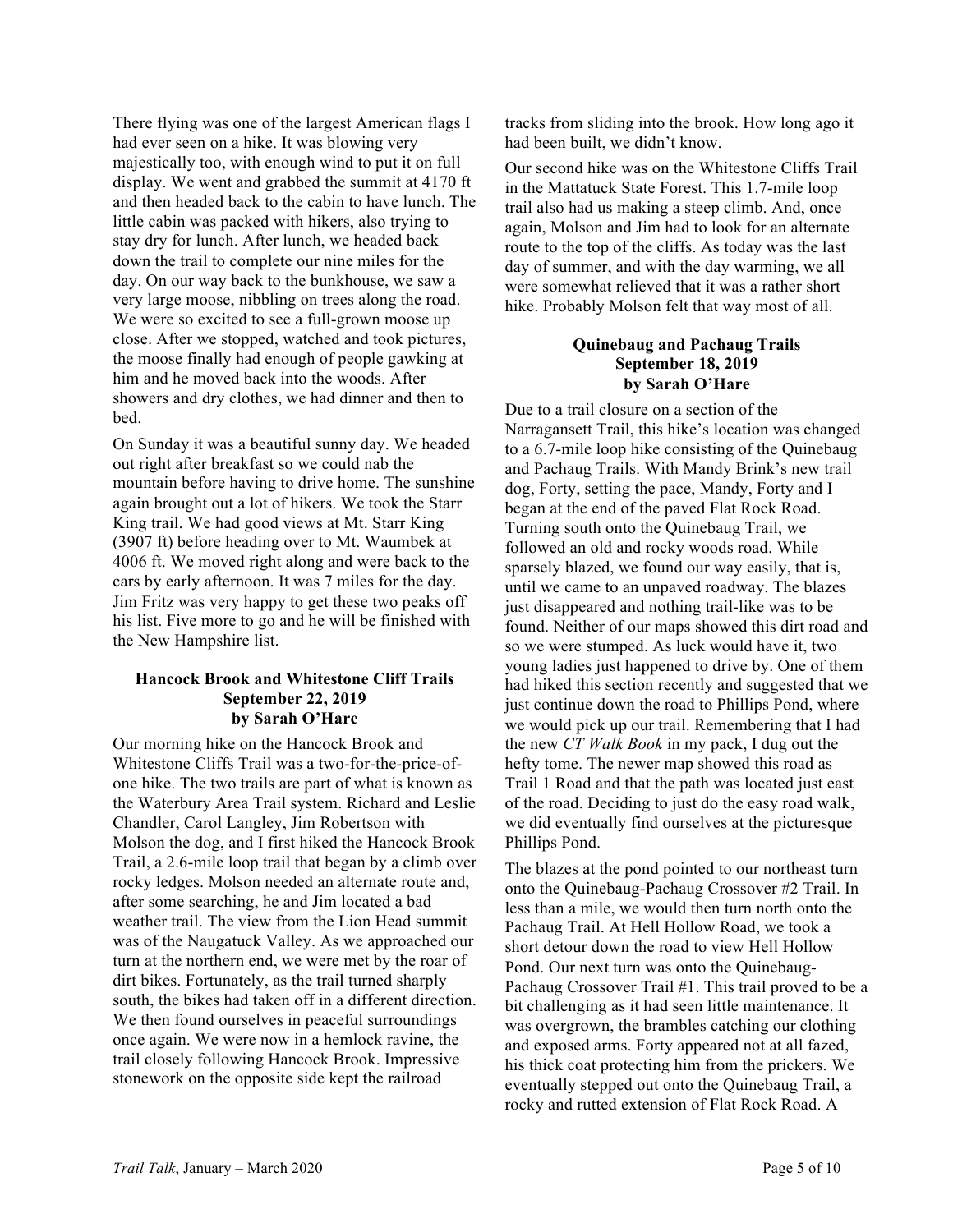short way further and we were back at our cars, in plenty of time for Forty to get home, be fed and tucked in for his long afternoon nap. And Mandy had time enough before she headed off to work.

## **Hop River Trail Bike Ride September 28, 2019 by Jim Robertson**

Linda and Don Hagstrom joined me for an out-andback bike ride on the Hop River rail-trail section between Vernon and Andover. The parking lot on Church Street in Vernon was already full when we arrived, so we parked along the side of the street. I found out later that Linda and Don had debated whether Don had parked at the edge of a patch of poison ivy or some other, non-irritating plant (more on that later). This section of the trail climbs gradually to a high point at Bolton Notch, then descends towards Andover, passing Valley Falls Park and coinciding with the Shenipsit Trail for a stretch. At our first rest stop, an older couple mentioned that the trail near Bolton Notch gets a bit rough. We thought little of the comment until we hit a patch of the trail that was more trap rock than crushed stone or sand, and sure enough it rattled our teeth.

Beyond Bolton Notch and the tunnel under Route 44, the trail was a breeze, as we dropped gradually to Andover, crossing through an impressive new pedestrian covered bridge over Route 316 to the old Town Hall. Finding no place to sit and eat, we reversed course and headed back a short distance to an area with some large concrete blocks for lunch. On the return trip, we passed a group of Bolton Troop 73 Scouts – both boys and girls – who were picking up trailside trash. Some of their leaders were setting up a picnic lunch at the Notch, but, despite the enticement of hot dogs on the grill, we continued on our way to the finish in Vernon. After completing the ride, we spent a few minutes reading the informative kiosks and inspecting the remaining structures of the one-time rail station, including the base of the roundhouse table, a small section of rail and the anchors of the water tower. And as we walked back to our cars, I noticed that, not only had Linda correctly identified the ground plants as poison ivy, but it was one of the lushest, healthiest looking patches I'd seen all summer. There were no follow-up reports by any of the participants of any skin rashes, fortunately.

## **Penwood and SLT properties October 19, 2019 by Dave Wells**

The day was a beautiful fall day—clear blue sky, bright sunshine and great hiking temperature. From the meeting point at the parking lot off East Weatogue Street in Simsbury, Bob and Mel Michaud and I hiked through the Tanager Hill SLT (Simsbury Land Trust) property and ascended the ridge into Penwood State Park. Entry into Penwood is near Lake Louise which we passed by and started up the road leading toward the Pinnacle. Part way up, we cut off on an unmarked trail which travels below the ridge in a northerly direction. This unmarked trail has existed off and on for the last 45 years or so that I have hiked on the Penwood property. At the moment the trail is in good shape and easy to follow despite the lack of trail blazes.

The unmarked trail ends at the northern end of Penwood, where it intersects the New England Trail. Continuing on the NET, we hiked about  $\frac{3}{4}$  mile to a broad ledge with good views to the west into the Farmington Valley. At this point we took a side trail to the east which traveled downhill into and through the Wilcox Park property and looped around, returning to the NET farther north. We continued northward on the NET to Mountain Road in Tariffville. At this point, we left the NET and turned to head back southward on an unblazed trail which follows a shoulder of the ridge on its west side. This trail eventually entered the James Property, another SLT property, passing through it in a half mile and intersecting the NET.

Following the NET southward, we passed the end of the unmarked trail from earlier and continued into Penwood. After a mile or so, we turned off on a new trail (blazed) which descended to a power line in the valley. Following the power line, we intersected the trails of the Owen-Mortimer SLT property, and traversing this property returned to the meeting point of the hike.

## **Mad Tom Shelter Site November 2 and 3, 2019 by Mark Blanchard, local guide**

On the Long Trail, Mad Tom Shelter has had an interesting history. It was built in the 1960s at Mad Tom Notch, moved south in the 1980s to a scenic location away from the notch, then abandoned in the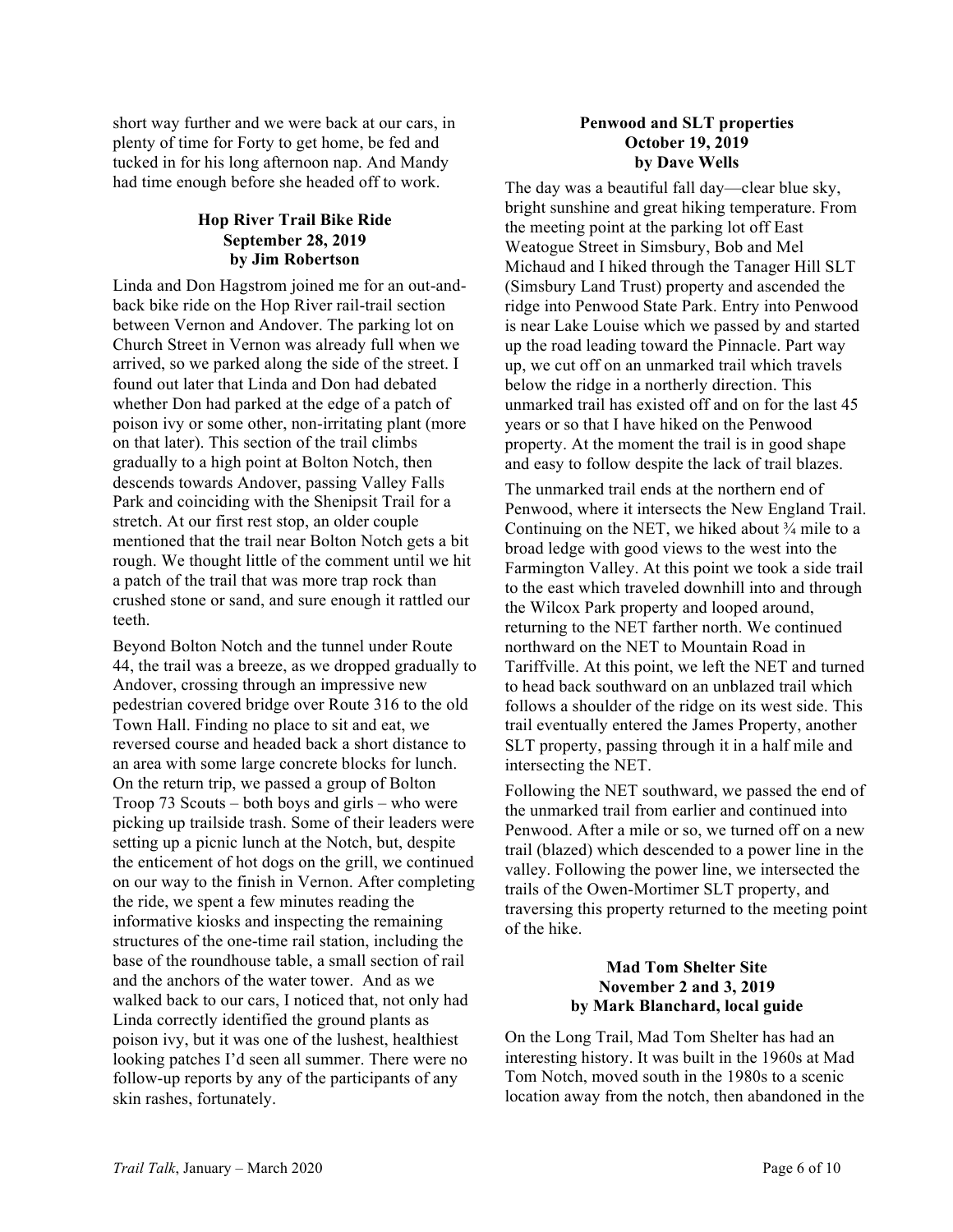late 1990s because the new location was exposed to northerly winds and had an intermittent water supply. An intrepid group decided to hike into the abandoned site and spend a night in chilly conditions.

A total of seven hikers (Jim Robertson, Carol A. Langley, Kevin and Eric Breton, Kevin Burke, Joe Conaci, and I) made the trip up Bromley Mountain ski trails and along the AT/LT where they turned off the trail to the site. Joe took some photos of the site in its "as is" condition. A few hours of group work cleared the old fire ring, removed brush from around the shelter platform, and located the water supply. The day was clear and calm with temperatures at a comfortable 40 degrees. A camp fire, dinner, and a variety of unique libations made for a warm and entertaining evening. All were safely in their sleeping bags by hiker's midnight (around 8 p.m., Eastern Daylight Time).

Morning arrived after a bonus hour, courtesy of the shift to standard time. One hiker hit the trail early, and the remainder returned the site to its native state after breakfast. On the return hike, the day appeared to be quite cloudy along the Bromley Ridge. It quickly turned into a clear day below the cloud deck, once we descended the ski trails. A total of three hikers were able to muster the energy to have breakfast at Hapgood's in Peru.

## **Sleeping Giant State Park November 13, 2019 by Sarah O'Hare**

It was one of those bitterly cold and windy days, one that makes the eyes water and the nose run. For Don Hagstrom, Dick Hart, Jim Robertson and his faithful friend, Molson, and me, this was our first visit to Sleeping Giant State Park since the May 2018 tornado that had swept through the park. The parking and picnic areas were unrecognizable as we arrived at the barren entrance. Heading up the Tower Trail, we noted the impressive improvement to the gravel roadway. Evidence from the storm lay everywhere, with trees strewn over the forest floor. These decaying trees become important as they contribute to the overall ecosystem of the forest. They will provide dens and nesting cavities for mammals, birds, reptiles and amphibians. Insects, too, will inhabit these logs and will help in the decaying process. Then the logs will eventually break down into vital nutrients to replenish the soil.

We followed the Tower Trail as it curved upward to the stone observation tower. Approaching one curve, a young four-point buck ambled down towards us. He appeared not at all concerned with our presence, even when Molson began barking. He approached closer, a sweet sight it was! The magical moment didn't last long, however, as he turned off into the woods, picked up the white trail, then disappeared. At another bend in the roadway, an area of destruction had opened up a new vista to the northeast. At the tower, we were impressed with the panoramic scene. The clear day allowed for a fine view of New Haven, and Long Island Sound was shimmering from the sun's reflection. Then, with a picnic table as an invitation for a break out of the wind, we had a snack break.

Back on the trail, we turned onto the orange trail and headed towards the western end of the park. Don's keen eye noticed some does watching us from atop a ledge. Once their presence was discovered, they turned tail and disappeared. The return to the western end, where we began our hike, was on the yellow trail. We stopped for lunch atop the rocky slab in the cedar grove. Being on the southern side of the mountain, we were protected from the wind and the sunshine kept us from getting chilled. It wasn't long afterwards that we were back at the parking area. It was estimated that we hiked about six miles, just enough, but not too much, for Molson.

## **Tefftwald Land Preserve November 23, 2019 by Mandy Brink**

Three times is a charm. I had been wanting to get Linda and Don Hagstrom out to the preserve and finally had a date where they were able to make the hike. Linda and Don, Patty Adams, Lynn May and Carol Tattersall, and I didn't do a whole lot of miles in the end because we stopped a lot to explore. Starting from the parking lot, we first headed to what looks like an old root cellar but is thought to be much older, possibly from the Gungywamp. Patty shared a bit of that history. Next it was to the old pump where I shared about the history of the old Girl Scout camp. We headed to my favorite spot by the brook with the waterfalls. I was telling the group about the year Cathryn Dolan and I had hiked there and seen a mink. Lo and behold, there was a mink again, running along the water edge. He popped in a hole between the rocks and kept poking his head out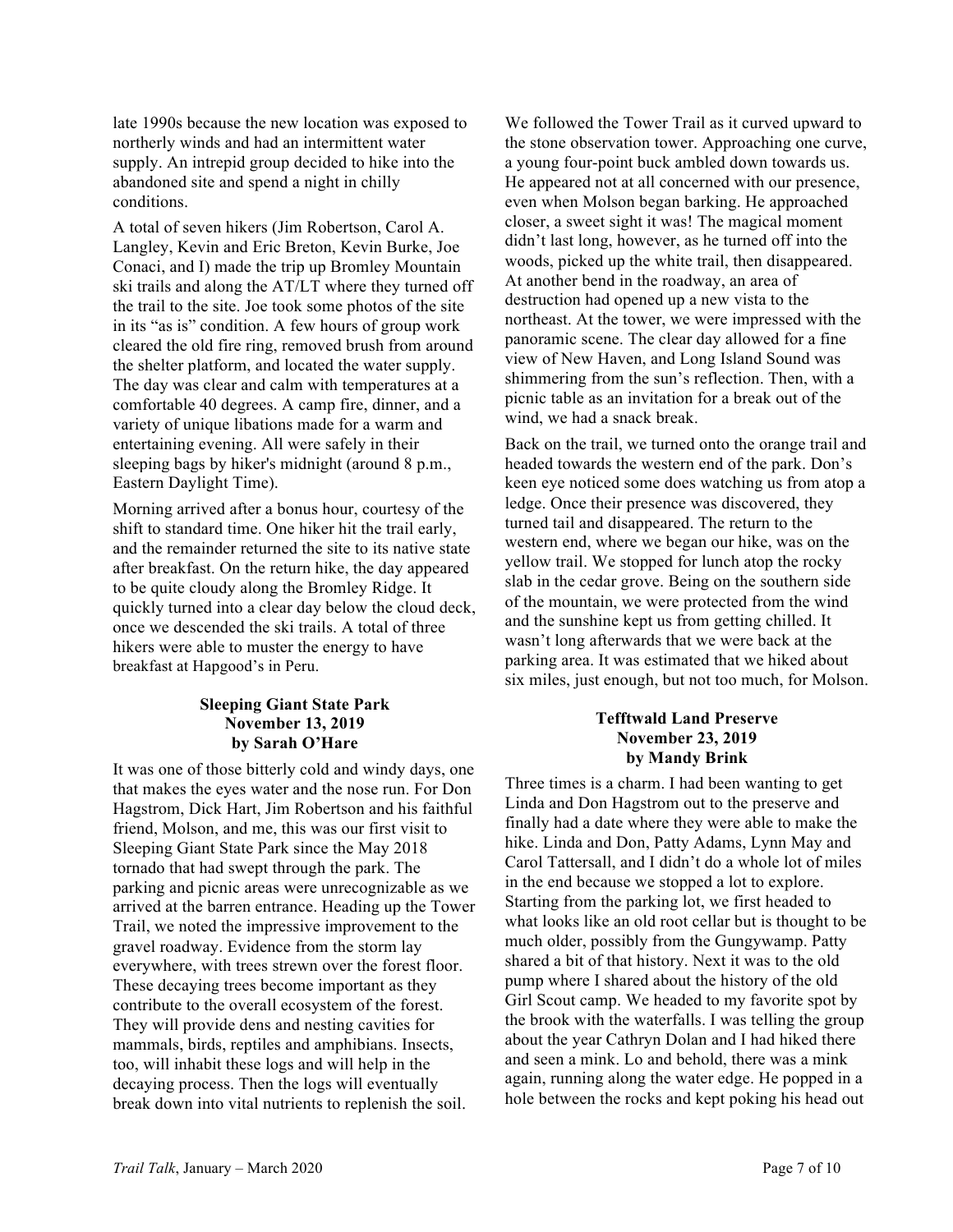to see if we were still there. After a group shot by the Poet's bench, we headed to the meadow and then to the pavilion, where we stopped for a snack. The loop of trails behind the Pavilion leads to a beautiful swamp area. You walk a bit along the swamp, which was quite serene. We saw a big beaver lodge there and were serenaded by the quacking of ducks. Looping around again, we did the Doodle Loop to check out the Bell York Cemetery. The final loop involved a steady uphill. So much for my statement, "the hike is completely flat." We arrived back to the cars only having done 3.5 miles. We sat on the nice stone bench there and had lunch. I offered to repeat the loops in reverse if anyone felt they hadn't gotten in enough miles but everyone was happy with what we had hiked, and so we headed for home. It was a beautiful fall day, a great day to be tramping along the trails of the former Camp Coit Girl Scout camp.

### **McLean Refuge Annual Turkey Trot November 30, 2019 by Carol A. Langley**

A beautiful cold sunny late autumn day greeted Melanie and Bob Michaud, Jim Robertson, Darry Ruiter, Dave Wells and me as we all met in the parking lot. We also had two Alpha male dogs: Molson and Maxwell, an eight-month-old pup. We left Jim & Darry, owners of the dogs, in the parking lot until the decision was made as to who was the boss and would be the leader. Shortly, we were joined on the Horse Trail by both dogs and owners. Molson decided that he has been the lead dog for years and didn't want to argue with the little pup, so he let him lead. The Horse Trail is an easy foot path and a great warm-up trail. When we reached the Purple Trail and took a short break, Dave suggested that we follow the Purple to the Gray, which would

lead to a nice waterfall on Barndoor Hills Rd. The waterfall was lovely and there were remains of an early settlement in the area. There were not any rocks in the sun suitable for sitting on, so we crossed back over the road and found a nice sunny spot for lunch. Molson and Maxwell wolfed down their food and wanted to beg for more, but Jim and Darry were stern with the dogs and soon they settled down and enjoyed the sun also.

Finally, Maxwell had enough and was up and barking, saying, we are wasting time, let's get going. Off the group of hikers went with Maxwell in the lead. Talking and hiking makes the day go fast and soon we were back to the Horse Trail. Plans were to go down to Spring Pond and soon we reached the Blue Trail where we took a break, taking in the peace and beauty of this lovely place. We then picked up the old road which goes through the refuge and reached the junction with the sign pointing us towards Trout Pond, our next destination.

This is where we started to encounter many walkers with their dogs. Every dog was a challenge for Maxwell, to bark in earnest, letting them know he was the BOSS. Molson was having a leisurely walk with Jim in the back talking with Bob. The path after the Mclean Cabin has been made into crushed gravel where had previously been a dirt road. The walking was a bit difficult for the dogs. As the clouds were moving in from the north, we reached the parking lot. "Sun Dogs" were framing the sun, foretelling of the winter weather to come. We hiked 9.7 miles in five hours. Good job, GMC hikers!

.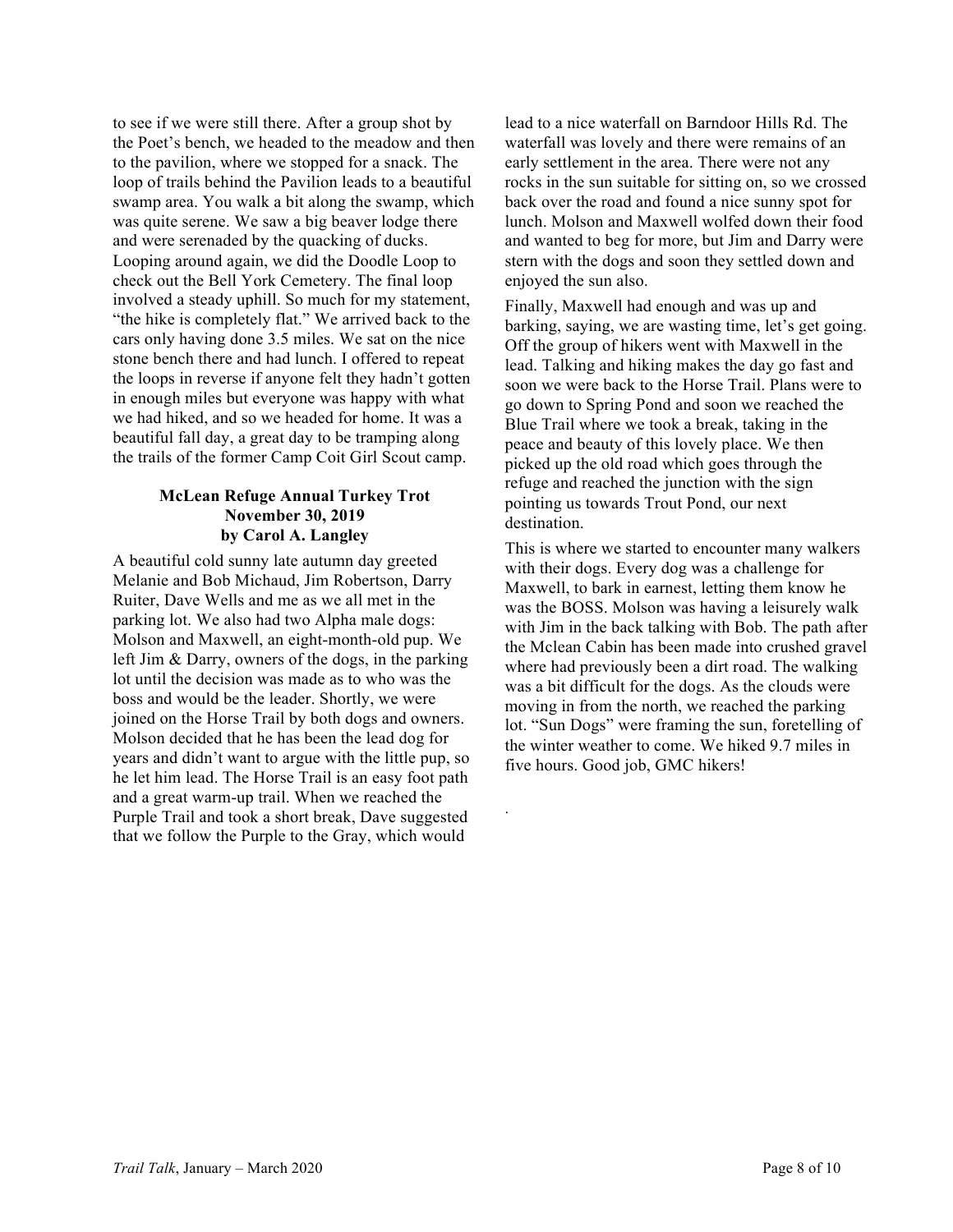## **CALENDAR OF EVENTS**

### **DECEMBER 2019**

**Sat. 07 Dec.**—Hike Metacomet Trail from CT Rt. 20 to Rising Corner Rd., Southwick, MA. 5-6 miles. Moderate terrain. Meet 9.30 am. at Trail crossing on Rising Corner Rd. Dave Wells dwellshiker@earthlink.net. 413-789-1097

**Sat. 14 Dec.**—Hike Metacomet Trail. Meet 10:00 a.m. at parking off Edgewood Rd., plan to hike out to West Rock and return 6 miles. Level: Easy/Moderate.

Leader: Carol A. Langley 860-877-4449 cosmical42@gmail.com

**Sat. 21 Dec.**—Hike Barn Island in Stonington. Meet at Barn Island at 9 am. Many trail systems. We can hike till we are tired or frozen, whichever comes first. Probably 5 miles or so. Level: Easy. Leader: Mandy Brink, trekeragb@sbcglobal.net or 860-237-7426. Bring your favorite Christmas cookie to share with the group.

#### **JANUARY 2020**

**Wed. 01 Jan.**—Annual New Year's Day Hike. Meet 10:00 Rocky Neck S.P. Will hike on trails out to Pavilion and return on boardwalk walking alongside Long Island Sound. 5-6 miles. Level: Easy/Moderate. L. Carol A. Langley 860-877-4449  $cosmical42$ @gmail.com

**Fri. 10 Jan.—Sun. 12 Jan.**—Adirondacks Winter Weekend, based in Saranac Lake, NY. We will likely plan two hikes, one moderate and one difficult. We will stay in a rented house not too far from Lake Flower. The cost of the house will be split among the participants. Please note your interest before the end of the year. Level: Variable. Leader: Joe Conaci 860-324-4930 or jconaci@hotmail.com

**Sun. 12 Jan.**—Hike/Snowshoe White Memorial, Bantam, CT. Meet 10:00 a.m. at museum parking. 6-7 miles. Level: Easy/Moderate. Leader: Carol A. Langley 860- 877-4449 cosmical42@gmail.com

**Sun. 19 Jan.** (Martin Luther King Holiday Weekend)— Hammonasset Beach. Meet 10:00 a.m. at West Beach parking. Dogs and children welcome. Level: Easy. Leader: Carol A. Langley 860-877-4449 cosmical42@gmail.com

**Sat. 25 Jan.**—Messerschmidt Pond Cockaponset Trail near Deep River, CT. Meet 9 a.m. at trailhead on CT Rt. 145N/Horse Hill Rd, off exit 64 on I-95. 3.4 miles. Level: Easy. Leader: Mandy Brink: trekeragb@sbcglobal.net or phone 860-237-7426.

## **FEBRUARY 2020**

**Sun. 02 Feb.**—Northwest Park Hike/Snowshoe, approx. 6 miles. Meet 10:00 a.m. at main entrance. Level: Easy/Moderate. Leader: Carol A. Langley 860-877-4449 cosmical42@gmail.com

**Fri. 07 Feb.—Sun. 09 Feb.**—Winter Weekend at GMC Bolton Lodge, Bolton, VT. Enclosed shelter; wood stove. Approx. 2/3 mile hike/snowshoe from parking area into the lodge. \$77 per night, split evenly between participants. Contact Jim Robertson jrobert685@aol.com; 860-519-8310 cell; 860-633-7279 home.

**Sat. 15 Feb.** (Presidents' Day Weekend)—Day Hike. Quinnipiac Trail, Cheshire and Bethany. 7.0 miles. Cornwall Ave to Rt. 42 and Sanford Alternate Loop Trail. Level: Moderate. Leader: Sarah O'Hare, seohare7@yahoo.com.

#### **Sat. 22 Feb.**—Tri-town Forest Preserve, North Stonington. Snowshoe or hike. 5 miles. Meet at trailhead on Miller Road at 9 a.m. Level: Moderate. Leader: Mandy

Brink: trekeragb@sbcglobal.net or phone 860-237-7426.

**Sat. 29 Feb.—Sun. 01 Mar.—**Winter Backpacking Trip on the Long Trail. Depending on weather and snow conditions, destination will be either Spruce Peak Shelter (four-sided, wood stove) three miles south of VT Route 11/30, or Little Rock Pond Shelter (three-sided shelter, plus tent platforms) three miles via Homer Stone Trail. Contact Jim Robertson for details. jrobert685@aol.com; 860-519-8310 cell; 860-633-7279 home.

#### **MARCH 2020**

**Sat. 07 Mar.—**Winter Trails Day. Hikes and gathering beginning at 8:30 a.m. at the Green Mountain Club Headquarters in Waterbury Center. GMC will have 10 to 12 hikes which need trip leaders, a bonfire which will need tending and various tasks throughout the day it could use a hand with.

**Sun. 08 Mar.**—Mattabesett Trail - Meet 9:00 a.m. at River Rd. Middletown, CT. Plan to hike 9 miles. Level: Moderate. Leader: Carol A. Langley 860-877-4449 cosmical42@gmail.com

**Sun. 15 Mar.**—Tunxis Trail from CT Rt. 179 Pine Mtn Road to Ratlum Rd. 6.8 miles. Meet 9:00 a.m. at the trail crossing on Ratlum Road which is 0.2 miles in from CT Rt. 219 north of the Barkhamsted Reservoir dam. Level: Moderate. Leader: Dave Wells 413-789-1097 dwellshiker@earthlink.net